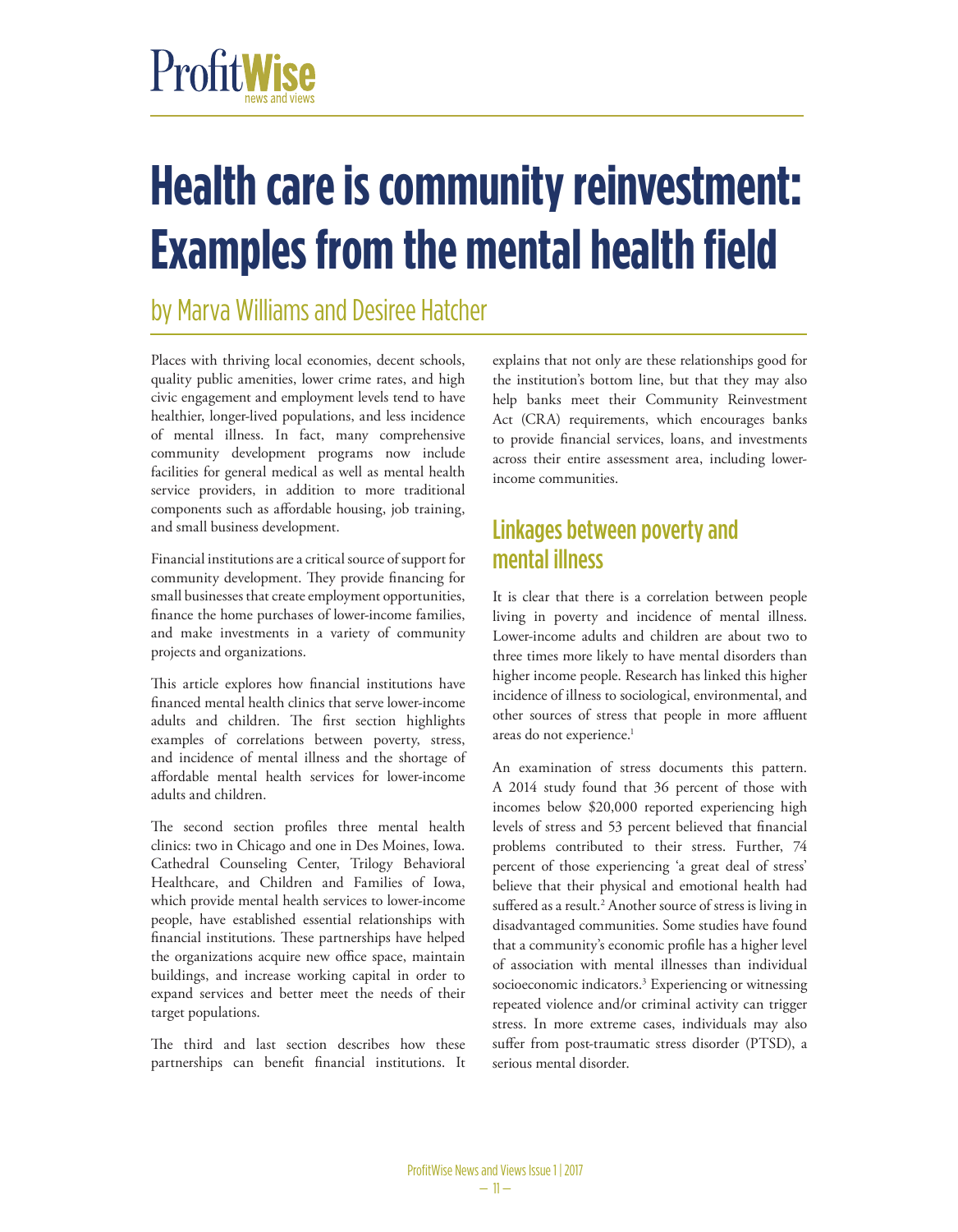<span id="page-1-0"></span>There also exists a significant shortage of mental health services for lower-income people. Accordingly, many people living in poverty go untreated. Therapy, when and where available, is also expensive. A 2010 study of adults, found the most frequent reason people gave for not receiving mental health services was cost.<sup>[4](#page-4-3)</sup> Further, people who receive prescriptions for medication may not have health insurance or other means to purchase the medicine. Finally, the inability for teachers, parents, and others to recognize mental health issues as well as distrust of mental health professionals further undermines access to services.<sup>5</sup>

## <span id="page-1-1"></span>Partnerships between mental health providers and financial institutions

Following are three profiles of partnerships between nonprofit mental health service providers to lowerincome people and financial institutions. Cathedral Counseling Center and Trilogy Behavioral Healthcare, located in Chicago, and Children and Families of Iowa, in Des Moines, have each developed relationships with financial institutions that have enabled them to reach important organizational goals.

#### **Cathedral Counseling Center**

Formed in 1974, Cathedral Counseling Center (CCC) is a nonprofit organization that provides a comprehensive range of mental health services for lowand moderate-income adults and children. CCC offers individual therapy and psychiatric services for clients challenged with alcohol and other substance abuse; anger and conflict management; mental illnesses; and emotional trauma, among other issues. It also provides group counseling, as well as premarital and couple counseling. Last, CCC has professional therapy education for clergy and mental health clinicians, and supervision for mental health professionals.

CCC was founded by an Episcopal minister and funded by Episcopal Charities and Community Services, a Chicago-based funder of programs in the diocese. Since its founding, CCC has grown into a major center, with offices in downtown Chicago, as well as Hyde Park and Evanston, to the south and north of the city center. In 2014, more than 1,000 clients were served by CCC. CCC clients must be able to pay at least a portion of their bills; however, most of their patients are low income. In 2014, almost 40 percent of its clients had income below \$10,000 and an additional 32 percent had incomes between \$10,000 and \$29,999. The agency receives 75 percent of its income from client fees and insurance, and 25 percent through fundraising.

#### **Relationship with a financial institution**

By 2005, CCC had outgrown its space in a Chicago Episcopal church, which limited its ability to expand therapeutic services. A board director of CCC referred the staff to IFF (formerly Illinois Facilities Fund) to conduct an analysis of their space needs and available options. IFF is a community development financial institution (CDFI) that provides loans for community facilities, such as charter schools, housing, grocery stores, primary care clinics, and recreation centers. Headquartered in Chicago, IFF has a 12-state service region, including all five Seventh District states: Illinois, Wisconsin, Iowa, Michigan, and Indiana. IFF also offers real estate development and facility consulting, a critical need for many service organizations, which may not have expertise on staff to determine overall facility feasibility, or even optimal use of space for service delivery and administrative functions. IFF receives funding from a variety of sources, including investments and grants from regulated financial institutions, which may be eligible to receive CRA credit for IFF projects that benefit lower-income communities.

IFF completed a feasibility study for CCC on the purchase of office space, which was preferred by the CCC board of directors to renting space. The feasibility study resulted in a \$1.8 million purchase of office condominium space in downtown Chicago in 2006. The project was financed by an \$840,000 capital campaign and a \$1 million loan from IFF. As CCC continued to grow, the board decided to expand to the entire floor of the building in 2013, resulting in a \$1.4 million acquisition and construction project. The same development team was used for the 2013 project, with IFF serving as consultant. The expansion was financed by a capital campaign that netted over \$175,000 and an additional IFF loan for approximately \$1.2 million. The space allowed the organization to expand its counseling services and improve the office's accessibility for people with disabilities.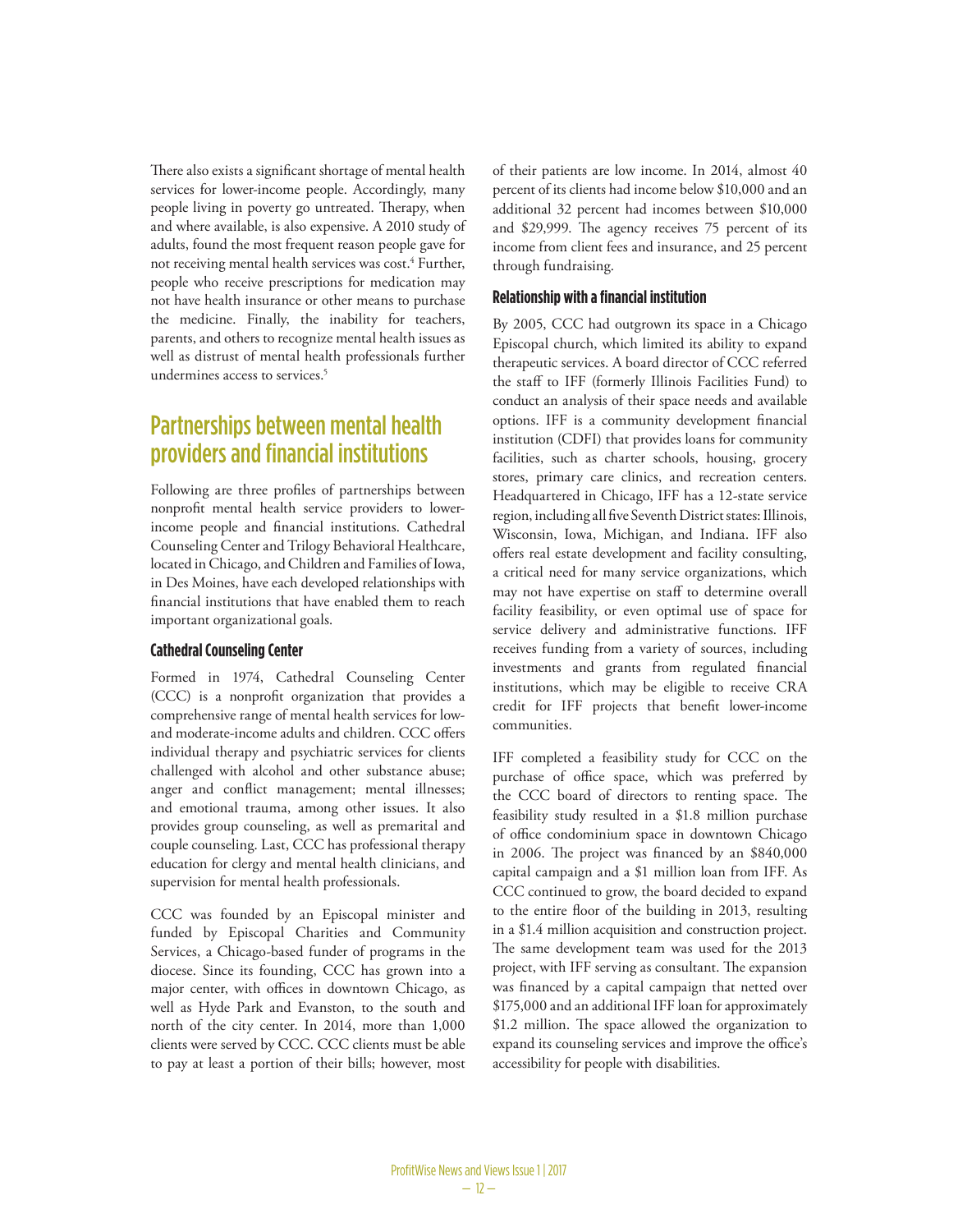The role of IFF for these projects was essential. CCC staff had no experience with real estate development or financing, and needed the expertise of IFF to execute the expansion. IFF provided assistance in purchase negotiation, design, contractor selection, and construction oversight to manage the project budget and development. In addition, CCC needed a trusted partner that could advocate for its interests with the development team. Further, IFF carefully balanced the financial capacity of CCC in order to repay the loans that financed the purchase and rehabilitation.

#### **Trilogy Behavioral Healthcare**

Trilogy Behavioral Healthcare's (Trilogy) mission is to promote recovery from serious mental illness. Founded in 1971, the agency provides counseling for people with mental health diagnoses. Trilogy's services include individual and group therapy, case management, and medication management. It also has a linguistically and culturally competent therapy program for Latinos and a drop-in center that is open every day. Trilogy also provides supportive services, such as housing, housing advocacy, employment counseling, and occupational therapy, to help get people back to work. Their residential program offers a range of services from supportive housing to 24-hour residential assistance at three sites.

Trilogy partners with the state of Illinois to provide independent living opportunities for people who reside at nursing homes. A 2007 lawsuit alleged that the state of Illinois was not complying with the American with Disabilities Act (ADA) by limiting the housing options for people with mental disabilities to nursing homes. In 2011, the US District Court found that people with mental illnesses have the right to choose to live in community-based settings. As a result, the state entered a consent decree that requires it to provide funding to Trilogy to pay for supportive services that enable people with mental illnesses to live more independently. The funding enabled Trilogy to create a team of eight new staff positions, which has since expanded to ten teams of eight staff, to support alternative housing for people with a mental health diagnosis. Support includes a client's first month rent, security deposit, and furniture. Trilogy staff train clients in independent living skills at 'practice apartments' and after the clients obtain their own apartments, a trained peer provides coaching and support through a home support program.

Trilogy also provides a range of other services. It works with police, and parole and probation staff to provide mental health services to formerly incarcerated people with acute psychiatric symptoms. Trilogy also partners with several area hospitals and homeless shelters in Chicago and Evanston (a Chicago suburb) to provide homeless individuals with mental health services. The organization also promotes integrated mental and physical health care. It partners with the Heartland Alliance, an anti-poverty organization, on a health clinic in one of Chicago's most diverse neighborhoods that serves approximately 1,500 adults annually.

Over 90 percent of clients of Trilogy are low income and eligible for Medicaid. The organization also provides services to the working poor without health insurance at low or no cost.

The agency has grown significantly. Trilogy has 300 employees, up from 75 ten years ago. In addition, the agency budget increased by \$5 million to nearly \$12 million from 2006 to 2014, and the organization now has four locations aside from its main facility in Rogers Park, across socioeconomically diverse neighborhoods in Chicago and a nearby suburb. Trilogy raises funds through various private sources to assist its clients in meeting basic needs, including groceries, medicine, and housing.

#### **Relationships with a financial institution**

Trilogy has been a customer of a large national bank with headquarters in a Chicago suburb since 2012. The bank provides all the financial service accounts for the organization as well as a \$3 million line of credit. This line of credit allows Trilogy to manage slow payments from the state of Illinois. The bank also made a loan to Trilogy to conduct maintenance and repairs to its Rogers Park headquarters. Further, a senior vice president at their bank serves on the Trilogy board of directors.

The financial institution initially began its involvement with Trilogy based on its ability to repay its loans it was a purely business relationship. However, it has expanded to opportunities to provide its advice on financial matters related to Trilogy.

#### **Children and Families of Iowa**

Established over 125 years ago, Children and Families of Iowa (CFI) was founded to promote adoptions of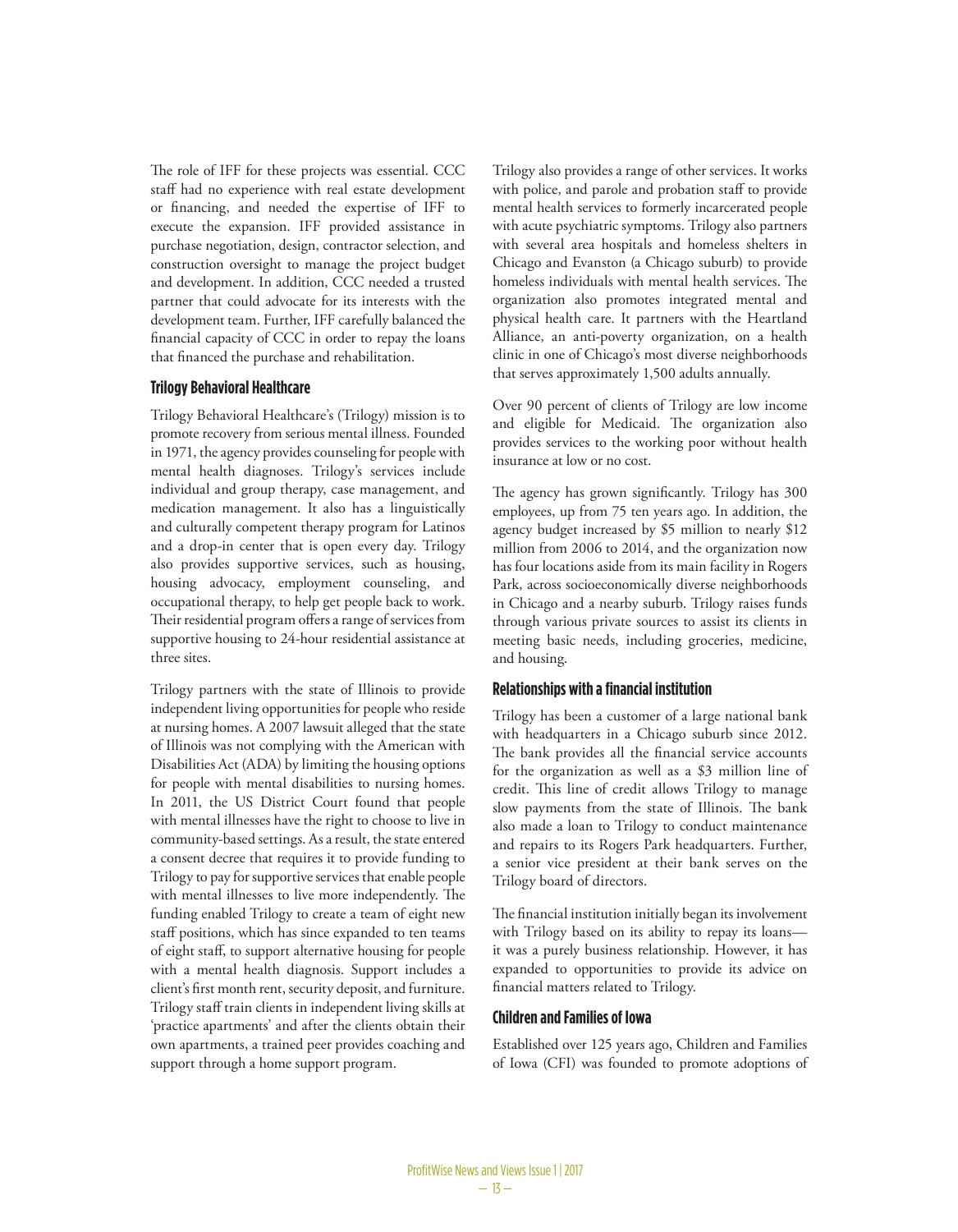homeless children. Since that time the agency has grown to a staff of 300 with an annual budget of \$16 million. CFI provides services to families throughout Iowa, helping them tackle challenges such as domestic violence and lack of health care, as well as providing teen programs, support to adults like guidance for foster and adoptive parents, early education centers for preschool children, and home health care services.

A substantial component of CFI's work includes mental health therapy, with over 80 percent of its clients having low or moderate incomes. Offered in Des Moines, and three other cities in Iowa, CFI's mental health therapy focuses on improving the relationship between parents and their children. The goal of their work with parents is to improve their parenting skills and to overcome family conflicts. CFI also offers individual and group therapy for people with mental health disorders and for children who have experienced trauma or are overcoming other difficulties. In addition, CFI has several programs that offer group therapy to complement its individualized treatment, including substance abuse counseling and domestic violence treatment programs. The agency supplied mental health services to 1,169 children and adults in 2016.

CFI retains 20 licensed counselors. Services are paid by Medicaid and private insurance, or individuals pay on a sliding fee scale based on their income. The organization does not reject anyone due to an inability to pay for counseling.

#### **Relationships with a financial institution**

A large state chartered bank headquartered in Des Moines has been a long-term partner of CFI. This relationship started when the agency's executive director was contacted by the bank's president to discuss challenges at CFI, as well as new programmatic plans.

Although it has not provided loans to the agency and the agency does not hold its transaction accounts there, the bank remains involved in CFI in multiple ways. A senior bank officer serves as the president of the CFI foundation's board of directors, which engages in fundraising for CFI. This officer is an advocate for CFI in meetings with potential donors, state agencies, and the organization's accreditation agency.

The bank provides several reasons for its involvement in CFI. The senior bank officer is personally interested in supporting kids and families in need. In addition, volunteerism is a major platform for bank staff and volunteer activities are a component of all annual personnel goals. In fact, the bank has provided multiple volunteers for CFI events. Last, bank leadership views community involvement as good for business because it improves market recognition for the institution. These efforts are reflected in the bank's outstanding CRA ratings since 2004.

## Partnerships are a win/win for mental health agencies and financial institutions

Financial institutions establish relationships with agencies that provide mental health services to lower-income adults and children for several reasons, including the potential to increase revenue, marketing of the bank, and compliance with the Community Reinvestment Act (CRA).

Bank services such as loans and financial services are sources of revenue for the bank. Agencies that provide needed health services, and can support debt through a combination of subsidy, philanthropy, and user fees, represent one promising area for bank lending and investment, whether banks invest alone or in partnership with nonprofit financial organizations. Encouraging volunteer and other services to nonprofit agencies reinforces the community involvement of bank staff, and increases their knowledge of the bank's assessment area. Banks can also benefit from the good will and marketing by providing support to nonprofit organizations.

Financial institutions can receive CRA credit for these partnerships.

<span id="page-3-0"></span>CRA is a federal law that encourages regulated financial institutions to make loans, services, and investments across their geographic markets (which follow political boundaries and for compliance purposes are termed "assessment areas"), including lower-income communities. Regulators must take into account the bank's record of helping to meet the community credit needs when considering applications for certain actions including branching, mergers, acquisitions, and consolidations.<sup>[6](#page-4-5)</sup>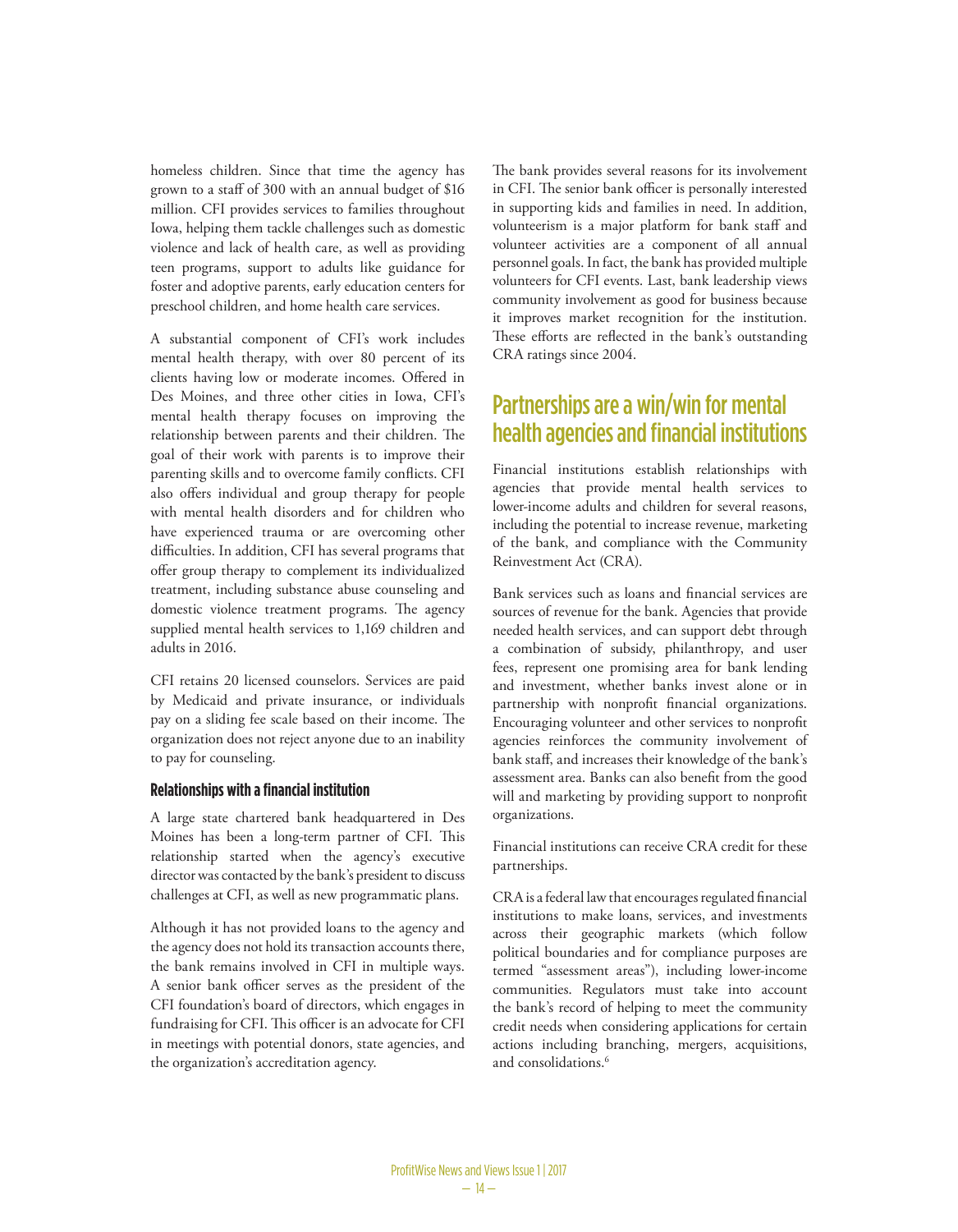<span id="page-4-11"></span>Financial institutions are evaluated under different CRA examination procedures based upon their asset-size classification. The evaluation of intermediate, small, and large size institutions includes a review of community development loan, investment, and service activity.<sup>7</sup> The regulation defines community development as having a primary purpose of affordable housing; community services targeted to low- and moderateincome individuals; activities that promote economic development; and activities that revitalize or stabilize areas designated as low- and moderate-income, disaster, or distressed or underserved nonmetropolitan middleincome.[8](#page-4-7) Investments in community development financial institutions (CDFIs) like IFF, which provide services in lower-income communities, may also be recognized as a CRA activity.<sup>9</sup>

<span id="page-4-13"></span><span id="page-4-12"></span>The Federal Financial Institutions Examination Council, comprised of the Board of Governors of the Federal Reserve System (Board), Federal Deposit Insurance Corporation (FDIC), and the Office of the Comptroller of the Currency (OCC), adopted the Community Reinvestment Act Interagency Questions and Answers (Q&A) to offer guidance on the interpretation and application of the CRA regulations. Though not exhaustive, the guidance also provides examples of CRA qualified activities. The Q&A identifies loans to and qualified investments in health care facilities that serve low- and moderate-income individuals as examples of activities for which institutions may receive credit under CRA. Further, examples of community development services include providing technical assistance on financial matters to nonprofits. Technical assistance activities that are related to the provision of financial services and that might be provided to community development organizations include serving on the board of directors[.10](#page-4-9)

<span id="page-4-14"></span>Though the Q&A provides examples of CRA qualified activities, the amount of weight given to each activity may vary for each institution. No two banks are exactly alike; each bank is evaluated based on performance context. The performance context is a broad range of economic, demographic, and institution- and community-specific information that an examiner reviews to understand the context in which an institution's record of performance should be evaluated[.11](#page-4-10) Institutions are therefore advised to consult their regulatory agency regarding how specific activities will be evaluated.

# **Notes**

- <span id="page-4-0"></span>1. [Offi](#page-0-0)ce of the Surgeon General, Center for Mental Health Services, National Institute of Mental Health, Substance Abuse and Mental Health Services Administration, 2001, "Mental Health: Culture, Race and Ethnicity, A Supplement to Mental Health," Washington DC, Office of the Surgeon General.
- <span id="page-4-1"></span>2. [NPR,](#page-0-1) Robert Wood Johnson Foundation, Harvard School of Public Health, 2014, "The Burden of Stress in America," available at [http://www.rwjf.org/content/dam/farm/](http://www.rwjf.org/content/dam/farm/reports/surveys_and_polls/2014/rwjf414295) [reports/surveys\\_and\\_polls/2014/rwjf414295](http://www.rwjf.org/content/dam/farm/reports/surveys_and_polls/2014/rwjf414295).
- <span id="page-4-2"></span>3. [Roberts,](#page-0-2) Stephanie A., 1998, "Community-Level Socioeconomic Status Effects on Adult Health," *Journal of Health and Social Behavior*, March, Vol. 39, pp. 18-37, available at [http://www.jstor.org/stable/2676387?seq=1#page\\_scan\\_tab\\_contents](http://www.jstor.org/stable/2676387?seq=1#page_scan_tab_contents).
- <span id="page-4-3"></span>4. [Substance](#page-1-0) Abuse and Mental Health Services Administration, 2012, *Results from the 2010 National Survey on Drug Use and Health: Mental Health Findings*, Rockville, MD, Substance Abuse and Mental Health Services Administration.
- <span id="page-4-4"></span>5. [Margarita](#page-1-1), Alegria, G. C., et al., 2002, "Mental Health Care for Latinos: Inequalities in Use of Specialty Mental Health Services Among Latinos, African-Americans and Non-Latino Whites," December 1, *PsychiatryOnline*, Psychiatric Services, available at [http://ps.psychiatryonline.org/doi/full/10.1176/appi.ps.53.12.1547.](http://ps.psychiatryonline.org/doi/full/10.1176/appi.ps.53.12.1547)
- <span id="page-4-5"></span>6. [Regulation](#page-3-0) BB, Community Reinvestment Act, §228.11(a)(3), nd, available at [http://](http://www.ecfr.gov/cgi-bin/text-idx?c=ecfr&sid=635f26c4af3e2fe4327fd25ef4cb5638&tpl=/ecfrbrowse/Title12/12cfr228_main_02.tpl) [www.ecfr.gov/cgi-bin/text-idx?c=ecfr&sid=635f26c4af3e2fe4327fd25ef4cb5638&t](http://www.ecfr.gov/cgi-bin/text-idx?c=ecfr&sid=635f26c4af3e2fe4327fd25ef4cb5638&tpl=/ecfrbrowse/Title12/12cfr228_main_02.tpl) [pl=/ecfrbrowse/Title12/12cfr228\\_main\\_02.tpl](http://www.ecfr.gov/cgi-bin/text-idx?c=ecfr&sid=635f26c4af3e2fe4327fd25ef4cb5638&tpl=/ecfrbrowse/Title12/12cfr228_main_02.tpl).
- <span id="page-4-6"></span>7. [Regulation BB,](#page-4-11) Community Reinvestment Act, §228.21(a)(1), nd, available at [http://](http://www.ecfr.gov/cgi-bin/text-idx?c=ecfr&sid=635f26c4af3e2fe4327fd25ef4cb5638&tpl=/ecfrbrowse/Title12/12cfr228_main_02.tpl) [www.ecfr.gov/cgi-bin/text-idx?c=ecfr&sid=635f26c4af3e2fe4327fd25ef4cb5638&t](http://www.ecfr.gov/cgi-bin/text-idx?c=ecfr&sid=635f26c4af3e2fe4327fd25ef4cb5638&tpl=/ecfrbrowse/Title12/12cfr228_main_02.tpl) [pl=/ecfrbrowse/Title12/12cfr228\\_main\\_02.tpl](http://www.ecfr.gov/cgi-bin/text-idx?c=ecfr&sid=635f26c4af3e2fe4327fd25ef4cb5638&tpl=/ecfrbrowse/Title12/12cfr228_main_02.tpl).
- <span id="page-4-7"></span>8. [Regulation BB](#page-4-12), Community Reinvestment Act: §228.12 (g), nd, available at [http://](http://www.ecfr.gov/cgi-bin/text-idx?c=ecfr&sid=635f26c4af3e2fe4327fd25ef4cb5638&tpl=/ecfrbrowse/Title12/12cfr228_main_02.tpl) [www.ecfr.gov/cgi-bin/text-idx?c=ecfr&sid=635f26c4af3e2fe4327fd25ef4cb5638&t](http://www.ecfr.gov/cgi-bin/text-idx?c=ecfr&sid=635f26c4af3e2fe4327fd25ef4cb5638&tpl=/ecfrbrowse/Title12/12cfr228_main_02.tpl) [pl=/ecfrbrowse/Title12/12cfr228\\_main\\_02.tpl](http://www.ecfr.gov/cgi-bin/text-idx?c=ecfr&sid=635f26c4af3e2fe4327fd25ef4cb5638&tpl=/ecfrbrowse/Title12/12cfr228_main_02.tpl).
- <span id="page-4-8"></span>9. [Interagency](#page-4-13) Questions & Answers Regarding Community Reinvestment, §\_\_.12 (t)-4. Federal Register, Vol. 81, nd, available at [https://www.gpo.gov/fdsys/pkg/](https://www.gpo.gov/fdsys/pkg/FR-2016-07-25/pdf/2016-16693.pdf) [FR-2016-07-25/pdf/2016-16693.pdf.](https://www.gpo.gov/fdsys/pkg/FR-2016-07-25/pdf/2016-16693.pdf)
- <span id="page-4-9"></span>10. [Interagency](#page-4-14) Questions & Answers Regarding Community Reinvestment, §\_\_.12 (t) 4, § .12 (h)-1 and § .12 (i)-3, Federal Register, Vol. 81, nd, available at [https://](https://www.gpo.gov/fdsys/pkg/FR-2016-07-25/pdf/2016-16693.pdf) [www.gpo.gov/fdsys/pkg/FR-2016-07-25/pdf/2016-16693.pdf.](https://www.gpo.gov/fdsys/pkg/FR-2016-07-25/pdf/2016-16693.pdf)
- <span id="page-4-10"></span>11. [Interagency](#page-0-3) Questions & Answers Regarding Community Reinvestment, §\_\_.21 (b)-1, Federal Register, Vol. 81, nd, available at [https://www.gpo.gov/fdsys/pkg/](https://www.gpo.gov/fdsys/pkg/FR-2016-07-25/pdf/2016-16693.pdf) [FR-2016-07-25/pdf/2016-16693.pdf.](https://www.gpo.gov/fdsys/pkg/FR-2016-07-25/pdf/2016-16693.pdf)

#### **Biographies**

**Marva Williams** is the economic development and Iowa state director in the Community Development and Policy Studies Division of the Federal Reserve Bank of Chicago.

**Desiree Hatcher** is the community development and Michigan state director in the Community Development and Policy Studies Division of the Federal Reserve Bank of Chicago.